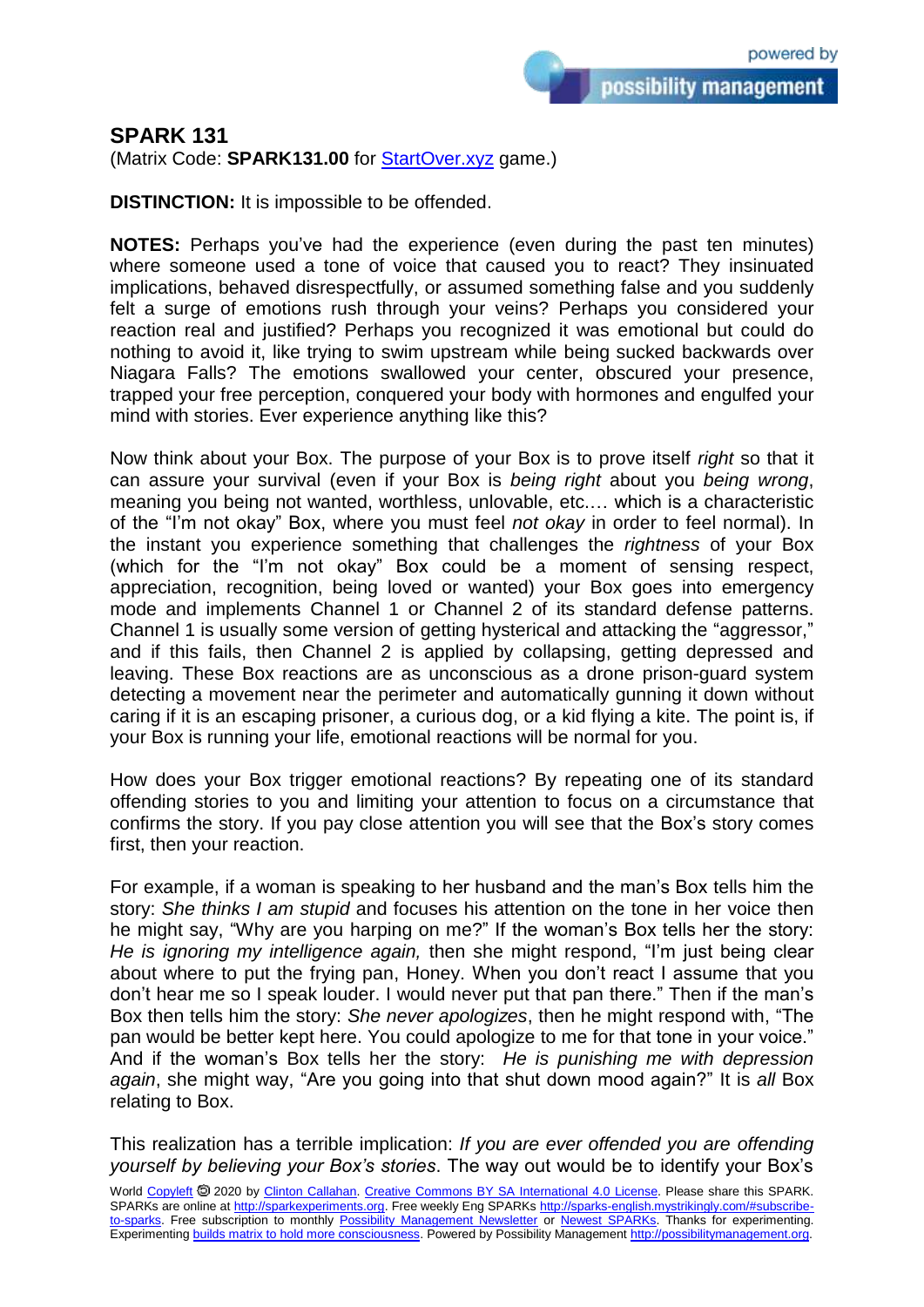stories as only your Box's stories and let them jet past you like a bullfighter sidesteps a charging bull. But you don't do that. Instead you let the stories hit you square in the heart and react emotionally. Why would you prefer to get offended? Because of the benefit: letting your Box take responsibility for your life.

Even if being offended feels uncomfortable, it is a familiar discomfort. And while your Box is generating your emotional reactions it wags its tail like a proud dog having dug up your freshly planted flower garden to bring you a dead squirrel. Being offended is the best a person can do when their Box is in charge.

But for most of humanity, the Box is running the show. War, politics, news, social media, finance, marketing, fashion, entertainment, sports, religion, technology… modern culture thrives within the context of Box reactions. In a modern two-person relationship, Box war is standard. Each Box votes itself right and proves it with convincing stories that trigger the experience of being offended.

When you grant a third person the authority to have a valid opinion, such as in a community of three or more adults, suddenly you no longer can count on your Box as the ultimate authority. It can no longer self-declare its own righteousness, and frequently gets out-voted with feedback from others. If your community is centered on ongoing adulthood initiatory process, group intelligence can provide tremendous relief for your *being*, and tremendous outrage for your Box's ego and Gremlin.

Certain people try to control others around them by threatening to become offended, thus forcing everyone to "walk on eggshells" and avoid core issues. Such threats lose power when you recognize that *anyone* can arrange to be offended about *anything*. Someone might be offended if you wear red or don't wear red. Someone might be offended if you give flowers or don't give flowers. Someone might be offended if you speak out or don't speak out, and so on. It is not possible to hurt someone else's feelings. The insult is completely manufactured by the experiencer of the insult. We hurt our own feelings to play out low dramas that unconsciously feed our Gremlins.

It is *all* Box Mechanics.

## **EXPERIMENTS:**

**SPARK131.01** Start by assuming that your Box is running your life. This is 99% guaranteed to be true, and if by some miracle it is *not* true, you can *still* benefit from this experiment.

**SPARK131.02** STEP ONE Detect to what degree your Box is running your life. Remember, the Box promotes *survival*, whereas your *being* thrives on *living*. There is a big difference between surviving and living. To detect your current state of affairs, split off a piece of your attention and have it neutrally observe what stories your Box tells you. Do this 24/7 forever. A BIG clue for detecting Box activity is if you have voices in your head. In Eric Berne's *Ego State Thoughtmap* you confirm that you are in the *Parent Ego State* when in your head you hear either *Critical Voices* ("You are worthless") or *Nurturing Voices* ("You are the best"). These are other people's Boxes talking to you, corporate, societal, governmental and religious Boxes providing the stories that fire up your emotional reactions in their favor. Solution? Use your *Voice*